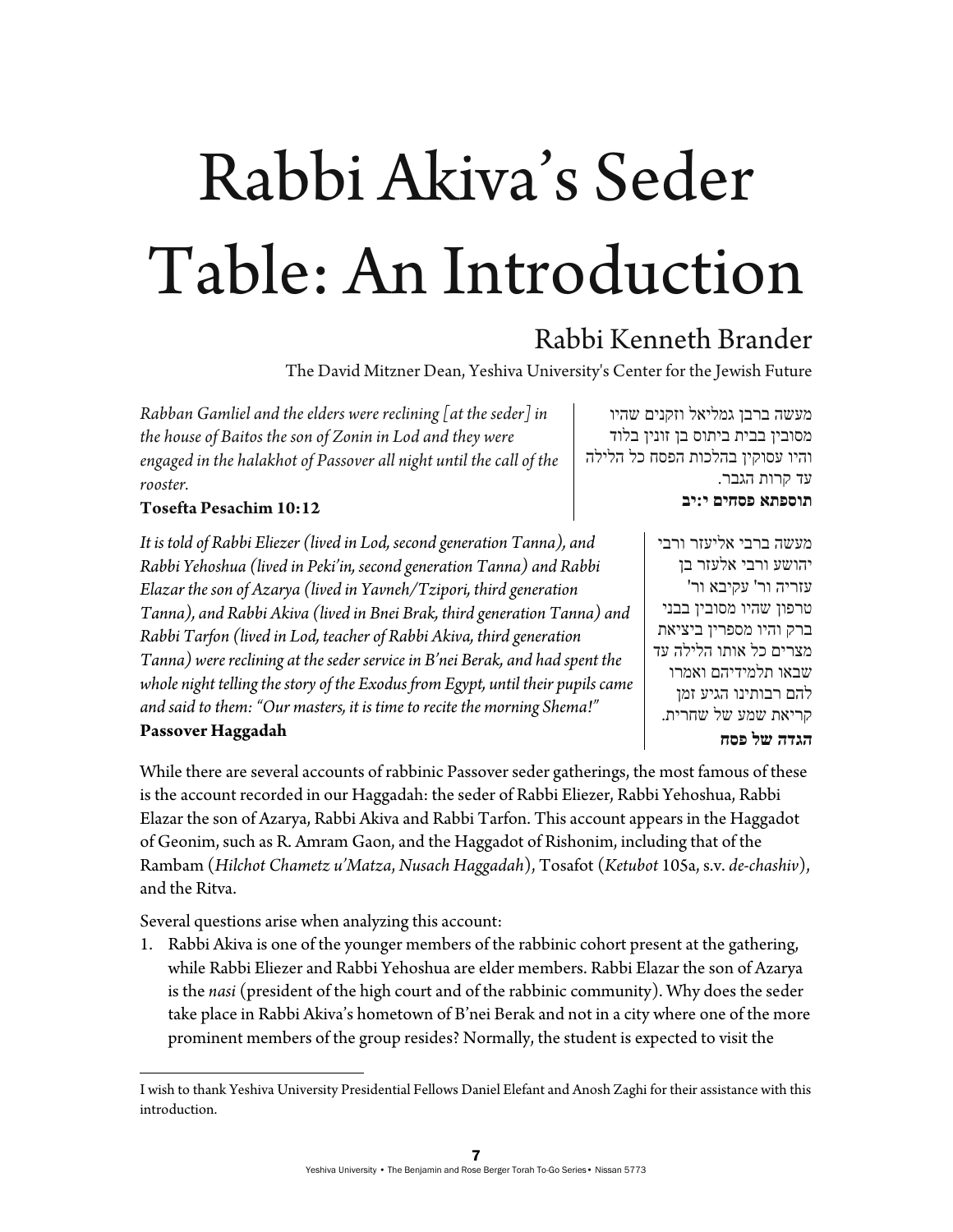teacher. It is not common for a teacher to visit a younger student.

2. Why do these particular Tannaim sit together around the seder table? Do they represent something unique or is this a random grouping of rabbinic figures?

To answer these questions, we must first note that the Pesach Haggadah is divided into two parts. The first is the pre-meal section of the Haggadah, where we recite maggid and consume ritual foodstuff —matza, wine, maror and charoset—and the post-meal section of the Haggadah. The pre-meal section of the Haggadah focuses on the Jewish people's servitude in and eventual redemption from Egypt. The post-meal section of the Haggadah focuses on the future redemption and destiny of our people and society.

The Talmud states (*Pesachim* 116b) that we bifurcate the recitation of Hallel. In the maggid section of the Haggadah, we recite the first two psalms of Hallel. This is due to the fact that these psalms focus on the Egyptian saga. The third psalm and the remaining psalms of Hallel are recited in the post-meal section of the Haggadah as they focus on the Messianic era (*Pesachim* 118a).

This division prompts disagreement between two of the rabbinic participants at the Passover seder we read about in our Haggadot, Rabbi Akiva and Rabbi Tarfon. Rabbi Tarfon contends (*Pesachim* 116b) that the concluding blessing for maggid should focus solely on the theme expressed in maggid and the pre-meal section of the Haggadah, namely the redemption from Egypt. Rabbi Tarfon's version of this blessing reads, "*Blessed are you Lord our God Who has redeemed us and redeemed our fathers from Egypt."*

Rabbi Akiva disagrees. He refuses to allow this blessing to focus only on the redemption of the past. He insists that the blessing of maggid also contain language that focuses on the future:

*Rabbi Akiva states: [the blessing should also include] likewise O Lord our God, God of our fathers, enable us to celebrate many other festivals and holy days which will come peacefully upon us; joyful in the rebuilding of Your city, and exalting in Your service: and may we eat there of the festive sacrifices … Blessed are thou our God who has redeemed Israel.* 

רבי עקיבא אומר כן ה' אלקינו ואלקי אבותינו יגיענו למועדים ולרגלים אחרים הבאים לקראתנו לשלום שמחים בבנין עירך וששים בעבודתך ונאכל שם מן הזבחים ומן הפסחים ... ברוך אתה ה' גאל ישראל. **פסחים קטז:** 

## **Pesachim 116b**

For Rabbi Akiva, it is never sufficient to focus on the past. We must always remember to look toward the future and its redemption.

This difference in perspective also enlightens a later account about the remaining participants of this rabbinic cohort:

*Again it happened that [Rabban Gamliel, Rabbi Elazar the son of Azarya (in some manuscripts the person is Rabbi Eliezer), Rabbi Yehoshua and Rabbi Akiva] went up to Jerusalem. When they reached Mt. Scopus, they tore their garments. When they reached the Temple Mount, they saw a fox emerging from the place of the Holy of Holies. The others started weeping; Rabbi Akiva laughed. Said they to him: "Why are you laughing?" Said he to them: "Why are you* 

שוב פעם אחת היו עולין לירושלים כיון שהגיעו להר הצופים קרעו בגדיהם כיון שהגיעו להר הבית ראו שועל שיצא מבית קדשי הקדשים התחילו הן בוכין ור"ע מצחק אמרו לו מפני מה אתה מצחק אמר להם מפני מה אתם בוכים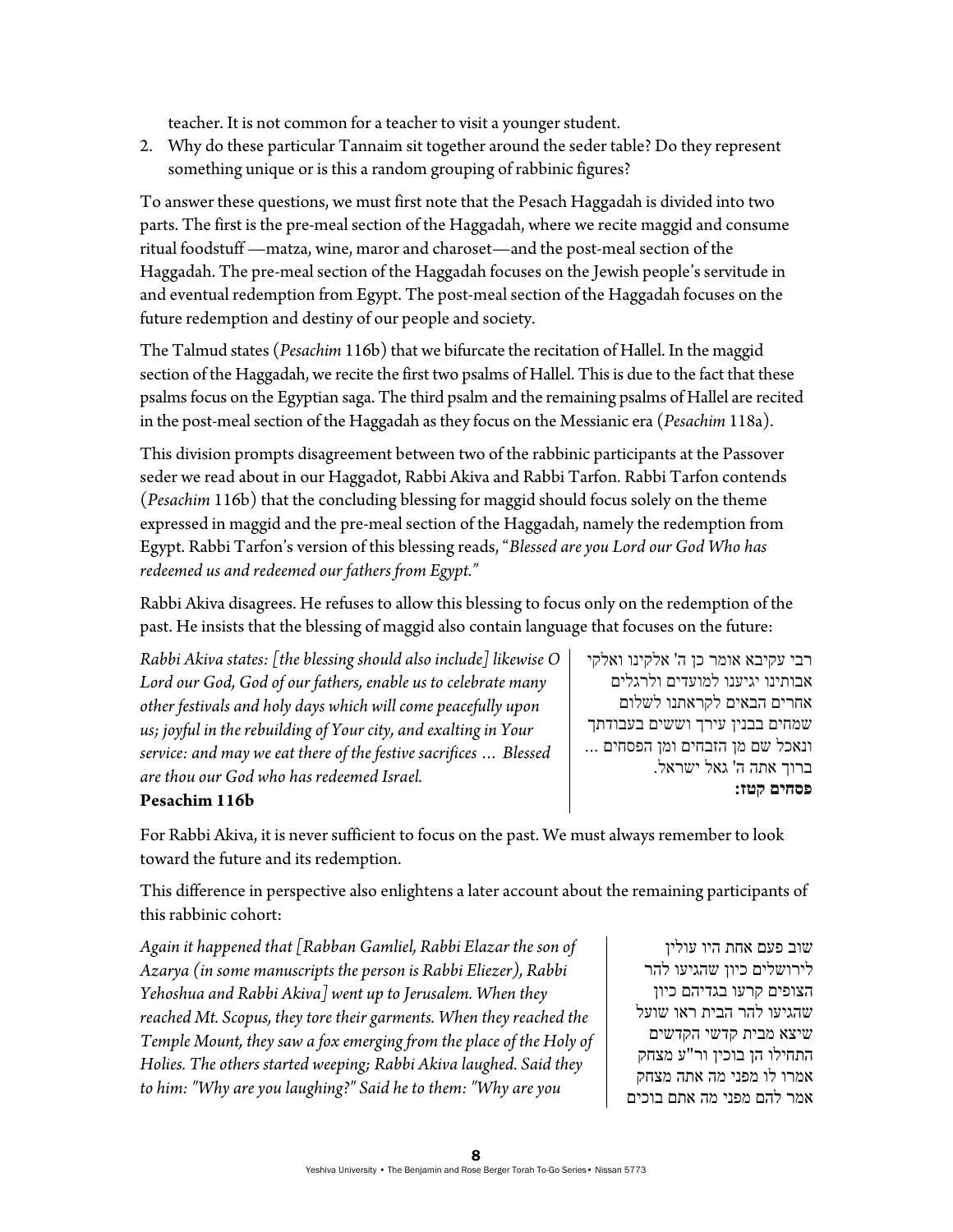*weeping?" Said they to him: "A place [so holy] that it is said of it, 'the stranger that approaches it shall die' (Bamidbar 1:51), and now foxes traverse it, and we shouldn't weep?"* 

*Said he to them: "That is why I laugh. For it is written, 'I shall have bear witness for Me faithful witnesses—Uriah the Priest and Zechariah the son of Jeberechiah' (Yeshayahu 8:1). Now what is the connection between Uriah and Zechariah? Uriah was [in the time of] the First Temple, and Zechariah was [in the time of] the Second Temple! But the Torah makes Zachariah's prophecy dependent upon Uriah's prophecy. With Uriah, it is written: 'Therefore, because of you, Zion shall be plowed as a field; [Jerusalem shall become heaps, and the Temple Mount like the high places of a forest]' (Micha 3:12). With Zachariah it is written, 'Old men and women shall yet sit in the streets of Jerusalem' (Zechariah 8:4). As long as Uriah's prophecy had not been fulfilled, I feared that Zechariah's prophecy may not be fulfilled either. But now that Uriah's prophecy has been fulfilled, it is certain that Zechariah's prophecy will be fulfilled." With these words they replied to him: "Akiva, you have consoled us! Akiva, you have consoled us!"* 

אמרו לו מקום שכתוב בו והזר הקרב יומת ועכשיו שועלים הלכו בו ולא נבכה אמר להן לכך אני מצחק דכתיב ואעידה לי עדים נאמנים את אוריה הכהן ואת זכריה בן יברכיהו וכי מה ענין אוריה אצל זכריה אוריה במקדש ראשון וזכריה במקדש שני אלא תלה הכתוב נבואתו של זכריה בנבואתו של אוריה באוריה כתיב לכן בגללכם ציון שדה תחרש [וגו'] בזכריה כתיב עוד ישבו זקנים וזקנות ברחובות ירושלם עד שלא נתקיימה נבואתו של אוריה הייתי מתיירא שלא תתקיים נבואתו של זכריה עכשיו שנתקיימה נבואתו של אוריה בידוע שנבואתו של זכריה מתקיימת בלשון הזה אמרו לו עקיבא ניחמתנו עקיבא ניחמתנו: **מכות כד:**

# **Makkot 24b**

Rabbi Akiva's focus is fixed on the future redemption, even in the most difficult and trying of times. It is not coincidental that these rabbinic figures gather around Rabbi Akiva's seder table. They are individuals who were influenced by the weltanschauung of Rabbi Akiva. Rabbi Akiva has the courage to be an optimist and focus on the future even in the darkest of moments. Even when there is a bounty on his head by the Romans, even when he is martyred and the future of his people seems bleak, Rabbi Akiva knows that it is tenacity of spirit that guarantees the immortality of our people.

It is significant that these personalities gather around Rabbi Akiva's table to discuss the redemption during the darkness of night. They realize that it is Rabbi Akiva's charismatic spirit that enables hope and paves the Jewish nation's path toward the morning *kriyat shema*—a credo with God that is recited when there is clarity, when one can discern between the colors of covenantal tapestry, the blue and white fringes of the tallit (*B'rachot* 9b).

It is the ability to discuss redemption during the darkness of the Hadriananic persecutions and the Bar Kochba revolt that enables students to live and thrive in the phenomenological framework of morning, a time at which the Jewish nation can be a people of destiny instead of a people of fate. It is in B'nei Berak, the city of Rabbi Akiva, the city in which we are told the descendants of our darkest enemies become sources of light, (for it is in the city of B'nei Berak that the descendants of Haman study Torah [*Sanhedrin* 96b]), that such a Passover seder must take place.

How appropriate that we inaugurate the Benjamin and Rose Berger To-Go Series with an edition celebrating the holiday of Pesach. For the lives of Benjamin and Rose Berger represent